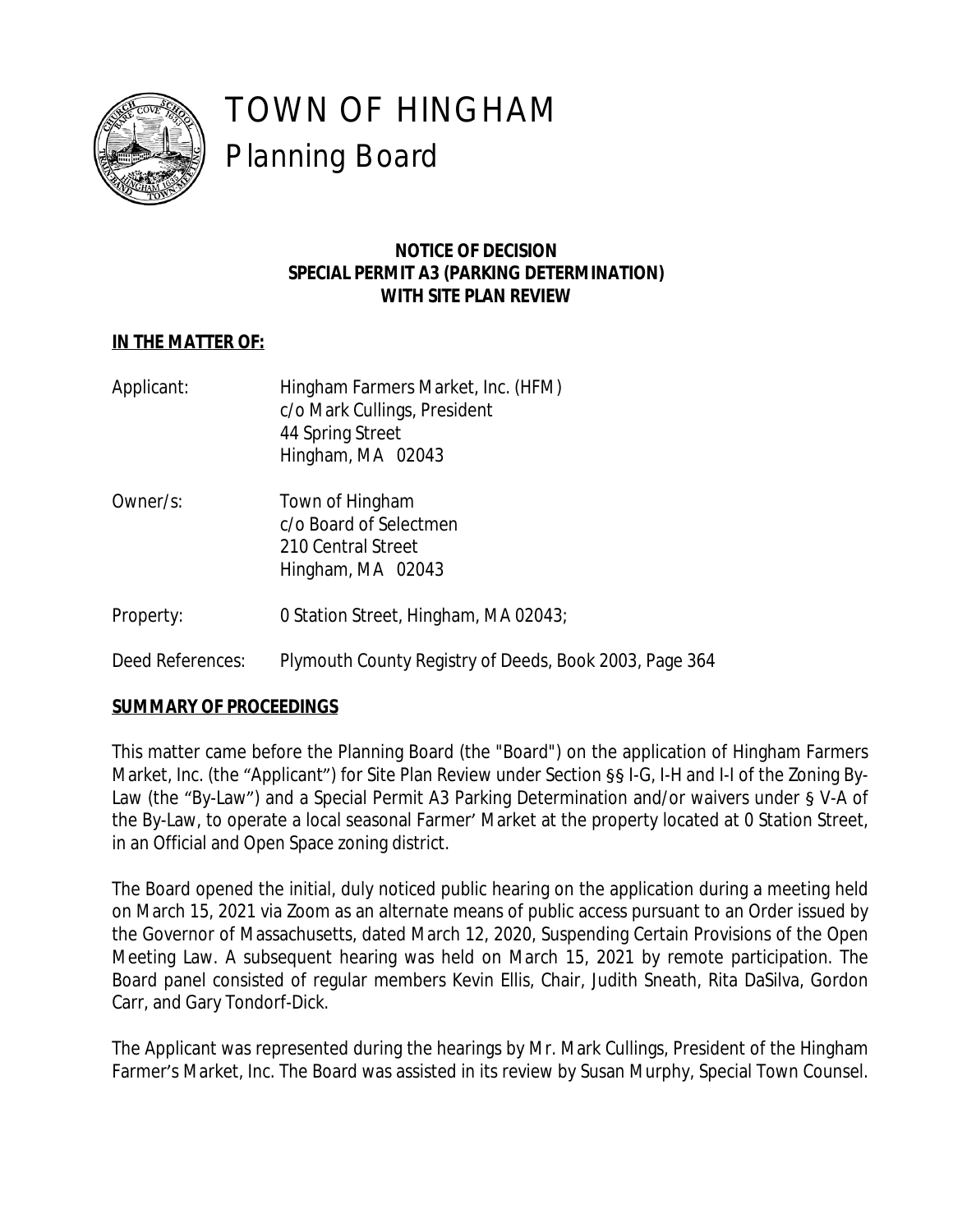At the conclusion of the hearing, the Board voted unanimously to grant Site Plan Review approval and the requested Special Permit, with conditions set forth below.

Throughout its deliberations, the Board has been mindful of the statements of the Applicant and the comments of the general public, all as made or received at the public hearing.

## **BACKGROUND AND DISCUSSION**

The subject property consists of approximately 4.18 acres of land in total located off O Station Street owned by the Town of Hingham. The site is a municipal parking lot with 200 parking spaces on a 4.18 acres adjacent to the Greenbush Commuter railway tracks.

The plan proposes to allow the Hingham Farmer's Market to occupy approximately 10,500 SF (140'x 75') of existing paved area within the parking lot for vendor booths and tables. The Hingham Farmer's Market is held from May to November outdoors on Saturdays rain or shine. In past years the market has had as many as 40 vendors participate however the recent Covid Pandemic has required less vendors in accordance with directive from the Hingham Board of Health. Under Section III A4.24 a Farmer's Market in the Official and Open Space zone requires an A2- Special Permit from the Zoning Board of Appeals to operate. Under Section V (Special Regulations) the Farmer's Market use does not have an assigned parking requirement and is subject to an A3 Special Permit for the parking to be established by the Planning Board acting as the Special Permit Granting Authority. In addition a waiver from Site Plan Review for parking is necessary to address the use of some 50 parking spaces dedicated to other business uses for a one day event of approximately 7 hours from set up to closure.

## **FINDINGS:**

#### Site Plan Review Findings

Based on the information submitted and presented during the hearing, and the deliberations and discussions of the Board during the meeting, the Board made the following findings in accordance with the Site Plan Approval Criteria under § I-I, 6 of the By-Law:

a. Protection of abutting properties against detrimental uses by provision for surface water drainage, fire hydrant locations, sound and site buffers, and preservation of views, light and air, and protection of abutting properties from negative impacts from artificial outdoor site lighting;

Due to the seasonal nature and short duration weekly of the Farmer's Market, there is no permanent construction or installation of buildings or structures that would result in detrimental impacts to the abutting properties. The portable bathroom facility that will be required by the health department shall be located away from Water Street so as not to create an adverse visual impact on the public way and adjoining properties. The use of the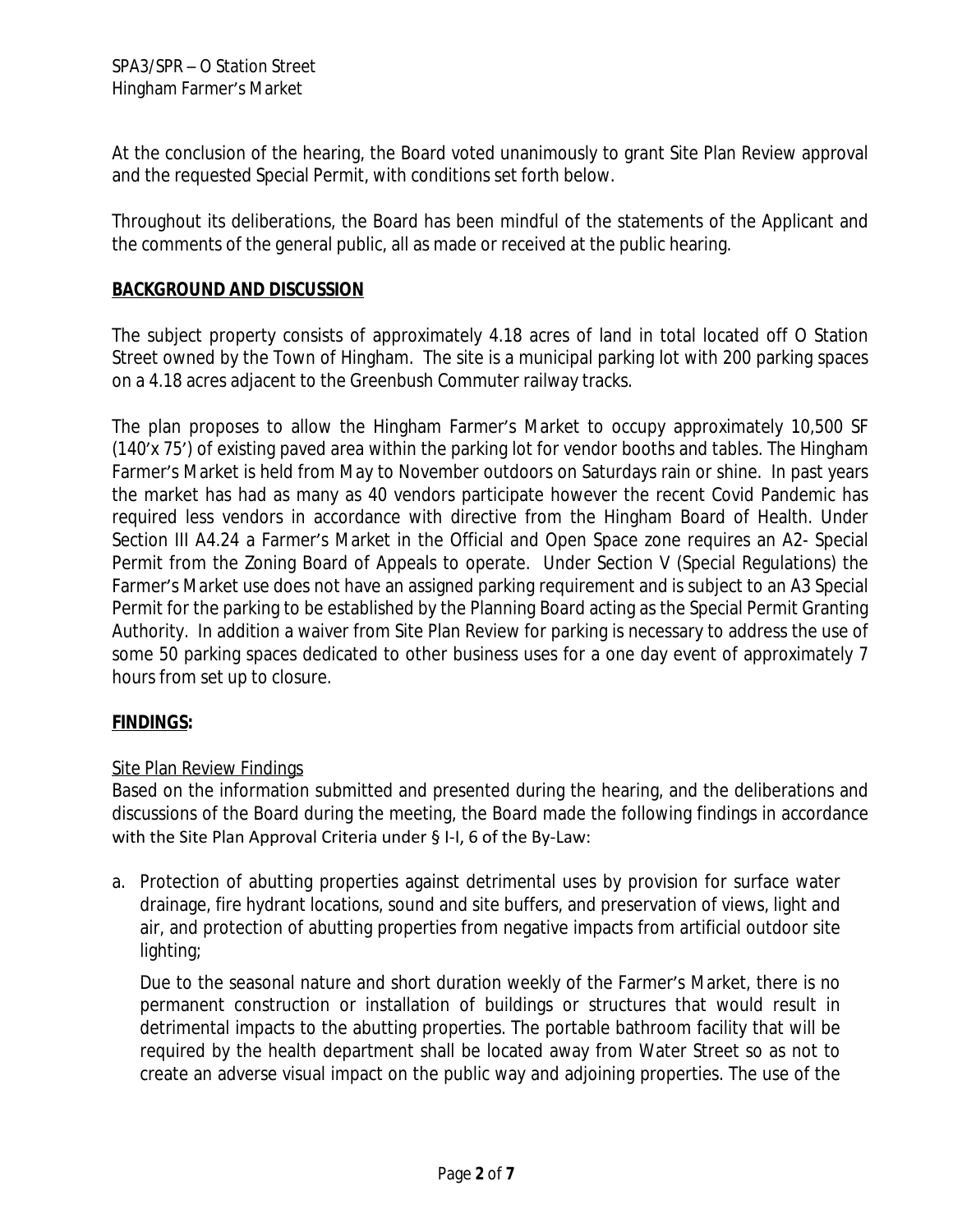existing parking lot during daylight hours once a week seasonally will not result in any negative permanent impact to the abutting properties.

b. Convenience and safety of vehicular and pedestrian movement within the site and on adjacent streets; the location of driveway openings in relation to traffic or to adjacent streets, taking account of grades, sight distances and distances between such driveway entrances, exits and the nearest existing street or highway intersections; sufficiency of access for service, utility and emergency vehicles;

The layout of the Farmer's Market will not alter access to the site for motorists or emergency vehicles through the existing curb cuts off Station Street. So long as covid-19 restrictions remain in effect, the applicant has provided a designated waiting area for pedestrians. Safe pedestrian circulation, away from traffic within the parking lot, is provided within the Farmer's Market.

c. Adequacy of the arrangement of parking, loading spaces and traffic patterns in relation to the proposed uses of the premises; compliance with the off-street parking requirements of this By-Law;

The layout of the Farmer's Market at the easterly end of the parking lot does not negatively affect traffic patterns in the lot and there is sufficient parking for all uses exists. In addition, assigned parking has been designated for vendors. The remaining parking spaces will provide sufficient parking on site for the customers attending the Farmer's Market and surrounding businesses for the limited hours the Farmer's Market is in operation each Saturday.

d. Adequacy of open space and setbacks, including adequacy of landscaping of such areas;

The Farmer's Market is located in an existing municipal parking lot with no permanent structures. The existing landscaping and open space within the parking lot is not modified by the proposed use, however some of the perimeter grassed areas will be utilized by vendors during the Farmer's Market hours. In addition, the portable bathroom facility will be temporarily located on the grassed area during the term of the Farmer's Market, but will adjacent to the railroad right of way and not affect abutting properties.

e. Adequacy of the methods of disposal of refuse and other wastes during construction and resulting from the uses permitted on the site including, but not limited to, discarded building materials, concrete truck wash out, chemicals, litter and sanitary wastes; provided, that discharge of refuse or other wastes into the municipal storm water system shall be expressly prohibited;

No trash and other waste may be left on site by vendors. Each vendor is responsible for bringing all their goods and displays in their own vehicles and at the end of the Farmer's Market they are responsible for cleaning up their areas.

f. Prevention or mitigation of adverse impacts on the Town's resources, including, without limitation, water supply, wastewater facilities, energy and public works and public safety resources;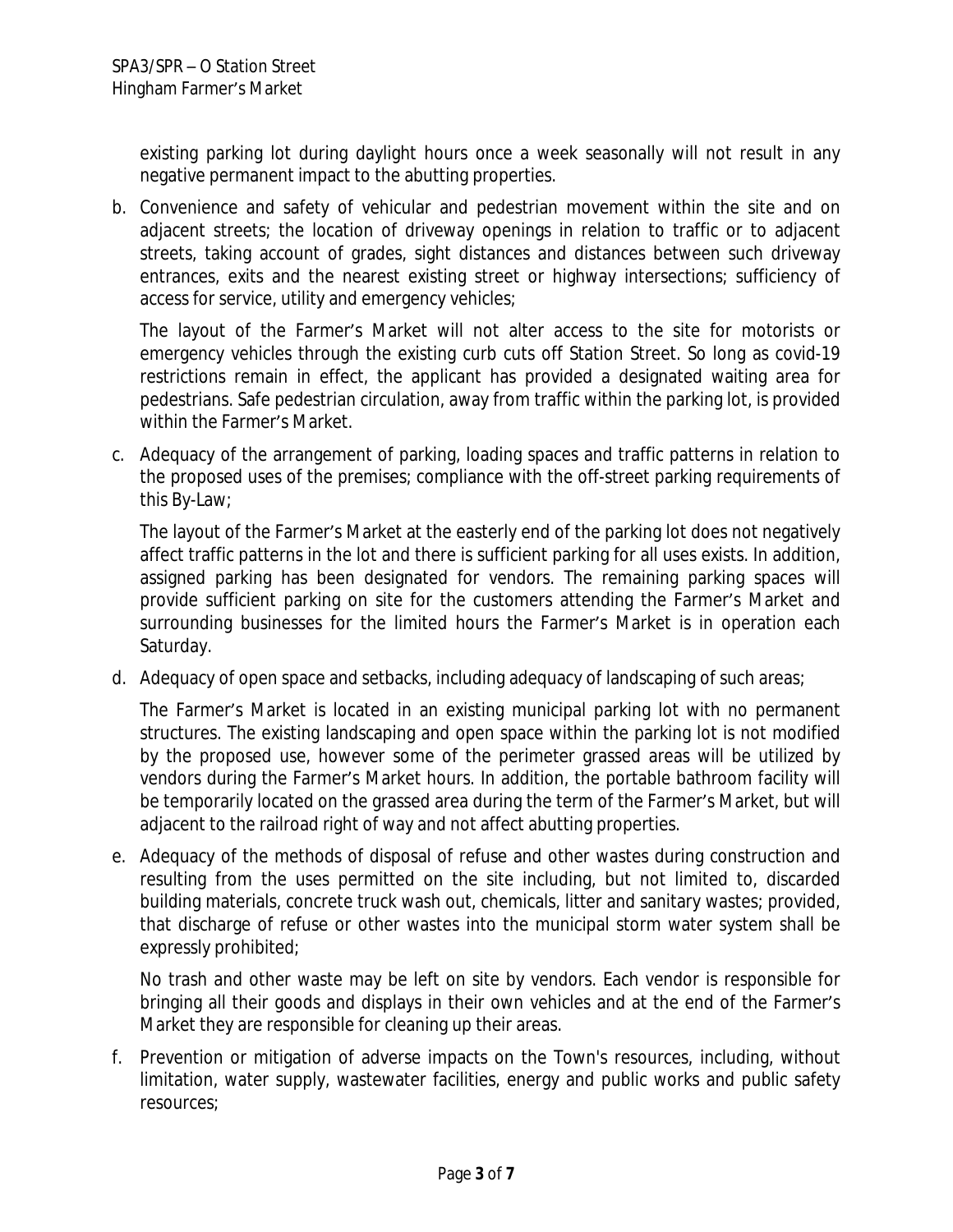The Farmer's Market will be responsible for providing a portable restroom for vendors, making no demand on the Town' wastewater facilities. Vendors provide their own electricity. Arrangements for a police detail will be as directed by the Hingham Police Chief.

g. Assurance of positive storm water drainage and snow-melt run-off from buildings, driveways and from all parking and loading areas on the site, and prevention of erosion, sedimentation and storm water pollution and management problems through site design and erosion controls in accordance with the most current versions of the Massachusetts Department of Environmental Protection's Storm water Management Policy and Standards including the Massachusetts Storm water Handbook, the Massachusetts Erosion and Sediment Control Guidelines and, if applicable, additional requirements under the Town of Hingham MS4 Permit for projects that disturb more than one acre and discharge to the Town's municipal storm water;

No discharges into the public drainage system from the Farmer's Market operations are proposed and none shall be permitted.

h. Assurance that appropriate Best Management Practices have been incorporated to minimize the amount of disturbed areas and protect natural resources, stabilize sites when projects are complete or operations have temporarily ceased, protect slopes on the construction site, protect storm drain inlets and armor all newly constructed outlets, install perimeter controls at the site, stabilize construction site entrances and exits to prevent offsite tracking of material, and to provide for regular inspection of storm water controls at consistent intervals;

No constructions nor storm water controls are proposed or required for the site for the proposed use.

i. Protection of natural and historic features including minimizing: the volume of cut and fill, the number of removed trees of 6 inches caliper or larger, the removal of stone walls, and the obstruction of scenic views from publicly accessible locations;

The operation and temporary occupation of the site will not affect any of the natural and historic features of the general area.

j. Minimizing unreasonable departure from the character and scale of buildings in the vicinity or as previously existing on or approved for the site;

No new buildings are contemplated for the site.

Special Permit Findings:

Based on the information submitted and presented during the hearing, and the deliberations and discussions of the Board during the meeting, the Board made the following findings in accordance with the Special Permit Approval Criteria under § V-A, 6 of the By-Law: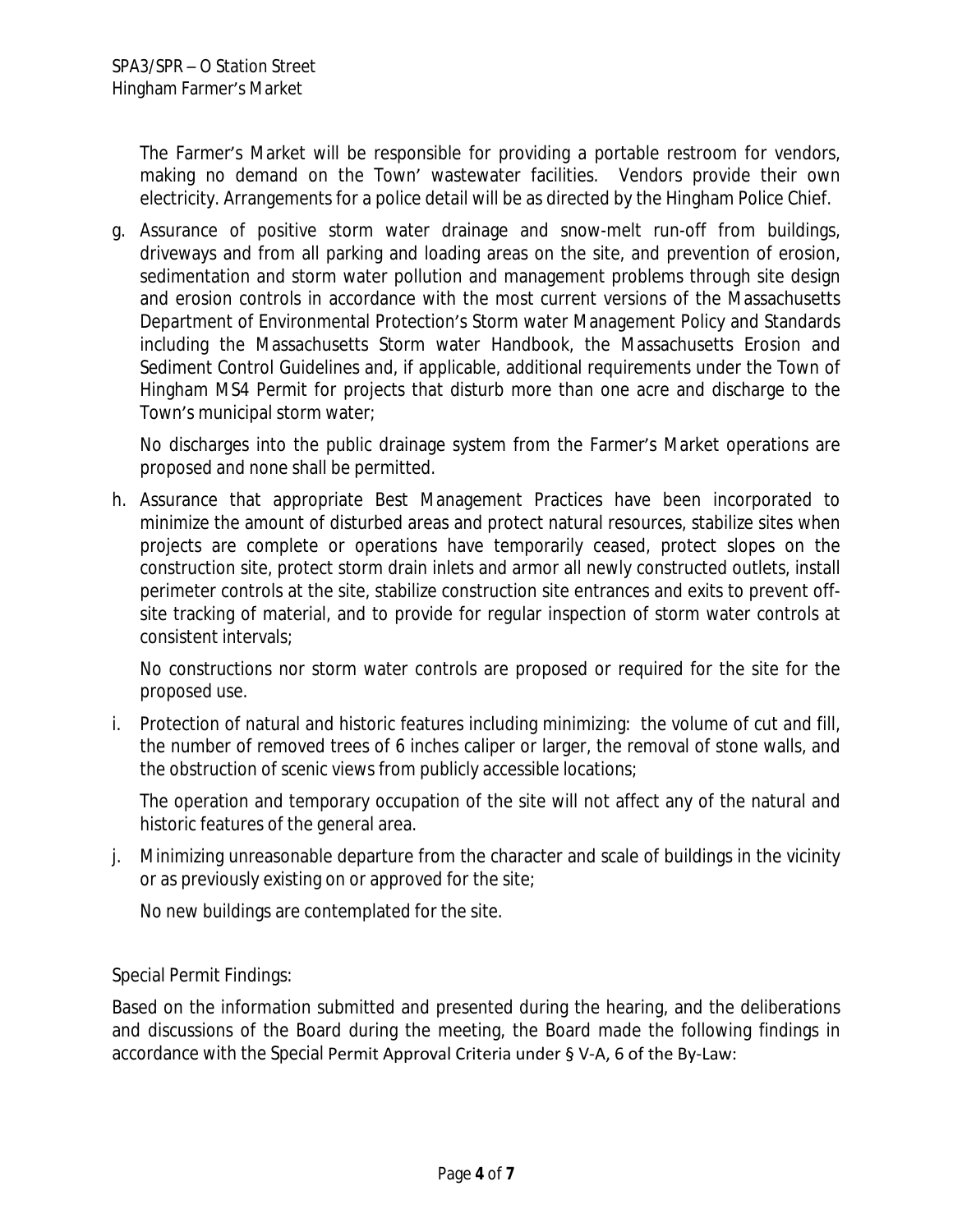a. The parking is sufficient in quantity to meet the needs of the proposed project.

The Farmer's Market will occupy approximately 34 parking spaces for the market area and vendor and personnel parking. Because the Farmer's Market will operate for limited hours one day a week and will only overlap with downtown business hours for a few hours each market day, sufficient parking area will remain for market customers and visitors to the nearby downtown area.

b. Pedestrian access and circulation has been provided for.

The proposed layout plans depict the pedestrian movements within the Farmer's Market for both covid layout and post-covid layout. The seasonal one day operation of the Farmer's Market will not alter the overall general safety of pedestrian movements within and around the existing parking lot. So long as covid-19 restrictions remain in effect, the applicant has provided a designated waiting area for pedestrians. Safe pedestrian circulation, away from traffic within the parking lot, is provided within the Farmer's Market.

c. New driveways have been designed to maximize sightline distances to the greatest extent possible.

Access to the site will continue to be through the existing curb openings from Station Street and no new driveways openings are proposed.

d. It is impractical to meet these standards and that a waiver of these regulations will not result in or worsen parking and traffic problems on-site or on the surrounding streets, or adversely affect the value of abutting lands and buildings.

No waivers are proposed.

e. The granting of relief is consistent with the intent of this By-Law and will not increase the likelihood of accident or impair access and circulation.

As set forth in the above findings, the granting of relief pursuant to the application is consistent with the intent of this By-Law and will not increase the likelihood of accident or impair access and circulation.

Motion: Gordon Carr made a motion to grant Site Plan Approval under Section §§ I-G, I-H and I-I of the Zoning By-Law and a Special Permit A3 Parking Determination under § V-A of the By-Law, to operate a local seasonal Farmer's Market at the property located at 0 Station Street, in the Official and Open Space zoning district, with the following waivers and subject to the following conditions:

#### Waivers:

1. The submission of a site plan prepared by a registered engineer and other materials required pursuant to Section I-I,4 are hereby waived and the two aerial plans depicting the so-called "covid" market layout and proposed full market layout are accepted as the "site plans" in lieu thereof, subject to the conditions set forth below.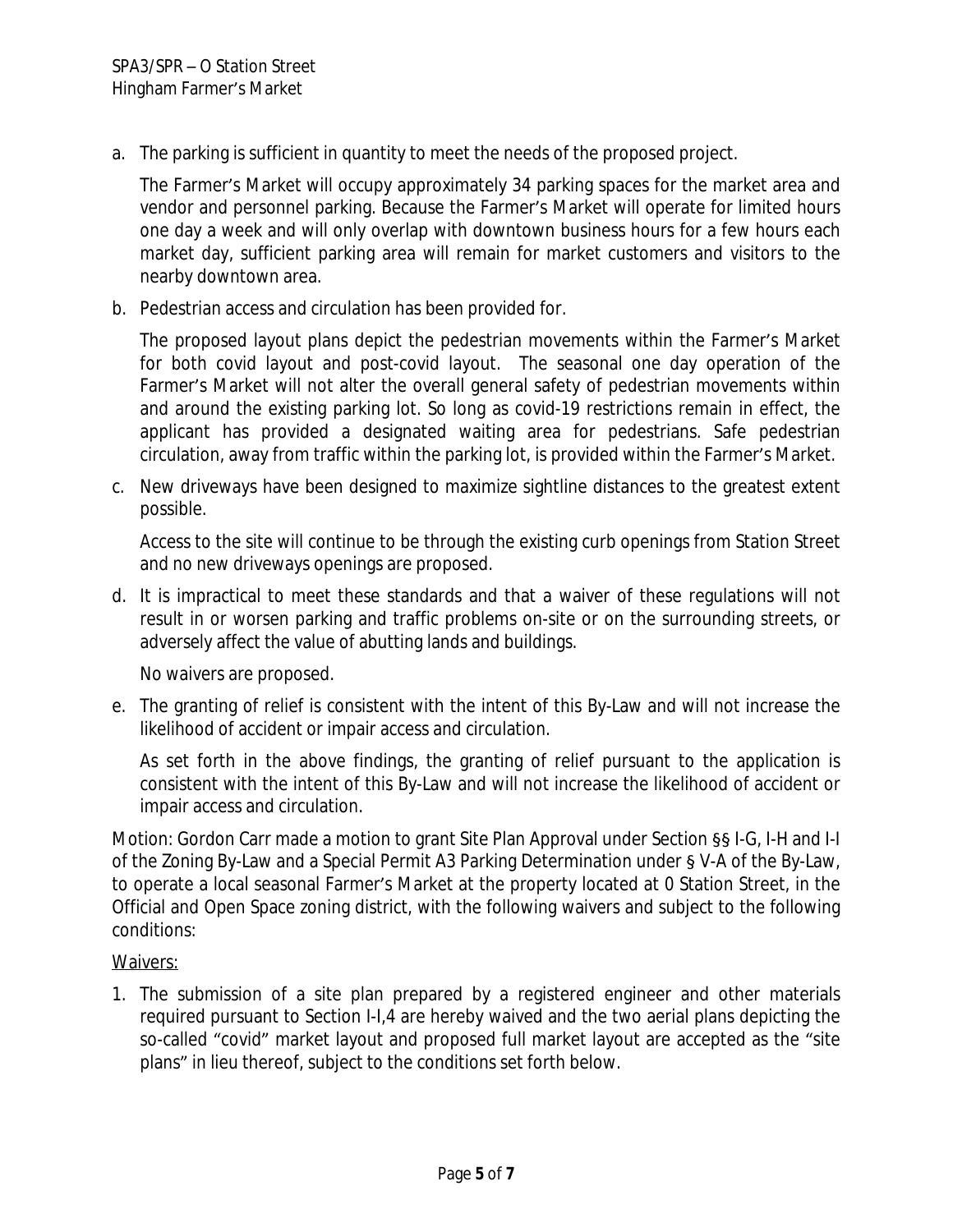## Conditions:

- 1. Prior to commencing operations of the Farmer's Market, the site plans shall be revised as follows and submitted to the Building Commission and town planner for approval:
	- (a) The Station Street CV-19 Market Footprint Plan shall be revised as follows:
		- i. The legend shall be revised to be fully legible.
		- i. Vendor booth #3 shall be relocated from the grassed area along the railroad right of way west of the tree near Water Street and the portable restroom facility shall be shown in that location.
	- (b) The Station Street Post-COVID Market Footprint Plan shall be revised as follows:
		- i. Vendor booth #4 shall be relocated from the grassed area along the railroad right of way west of the tree near Water Street and the portable restroom facility shall be relocated to that location.
- 2. Prior to starting operation of the Farmer's Market, the applicant shall have obtained a license from the Town for use of the site. Operation of the Farmer's Market may only continue for so long as such license remains in full force and effect.
- 3. The layout of the Farmer's Market shall be in the area depicted on the Site Plans, and the total number of vendor booths shall not exceed 34 vendor booths and two administrative booths as shown on the Post-COVID Market Footprint Plan.
- 4. The perimeter of the Farmer's Market shall be secured by vendor vehicles, tents, cones and cording for market safety and to direct all visitors to the designated entrance.
- 5. Parking of vendors and HFM personnel shall be in designated areas as depicted on site plans.
- 6. A police detail shall be on-site during the Farmer's Market operating hours to the extent required by the license with the Town and/or the Hingham Police Chief.
- 7. Applicant shall inform all Vendors and Personnel in writing that that shall be no discharges into the public storm water system.

Second: Rita Da Silva In Favor: Rita Da Silva, Kevin Ellis, Gary Tondorf-Dick, Judy Sneath, Gordon Carr Opposed: None

For the Planning Board,

 $\frac{1}{2}$ Kevin Ellis, Chair

April 21, 2021